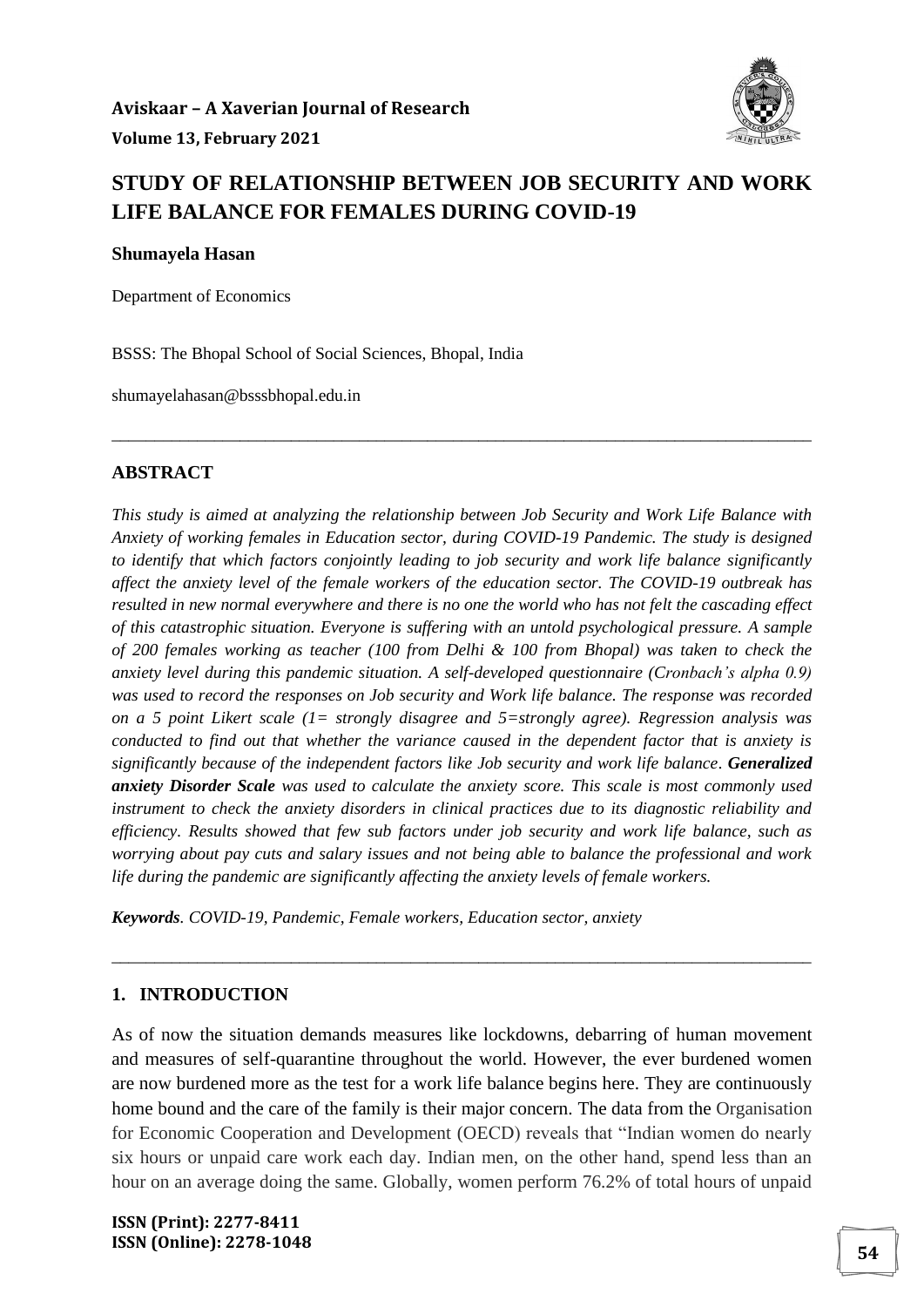

care work." UNESCO says "300 million children are missing school globally due to the current virus outbreak, increasing the responsibilities of women" According to a 'Time To Care', a report by Oxfam, women and girls spend 3.26 billion hours of unpaid care work each and every day, making a contribution to the Indian economy of Rupees 19 lakh crore per year, which is equivalent to 20 times the entire education budget of India.

The females in the education sector are trying to adjust to the new normal almost every lecture. They were trained to perform tasks usually with chalk and talk method and eventually were evolving as the technology immigrants who have to adapt to the new ways of teaching, by integrating technology. The usage of online mediums such as Zoom , Webex, Google Meet apps and so on is a challenging task to learn in a short span of time. It became more difficult and painstaking when the parents of the students sit and judge the teachers while they are taking classes.

According to the literature available it was found that many factors like worrying about the job security during adverse times, work life balance future planning and lack of social support have caused increased levels of stress among females more as compared to the male counterparts.

This change of work environment due to this situation of pandemic has led to the cascading effect on females working in all the sectors of the economy and not only education.

"Anxiety is a human emotion. Everyone experiences it. Although anxiety is a very common human experience, the descriptions that people provide are quite varied".

Anxiety experts usually explain anxiety and anxiety disorders using the bio psychosocial model. "The bio psychosocial model proposes there are multiple, and inter-related causes of pathological anxiety. These causes can be roughly categorized into three main groups".

■ Biological causes

.

- Psychological causes, and
- Environmental or social causes.

"Psychological stress occurs when a person perceives that environmental demands tax or exceed his or her adaptive capacity. The studies of psychological stress focus either on the occurrence of environmental events that are consensually judged as taxing one's ability to cope or on individual responses to events that are indicative of this overload, such as perceived stress and event-elicited negative effect" (Cohen et al., 2007).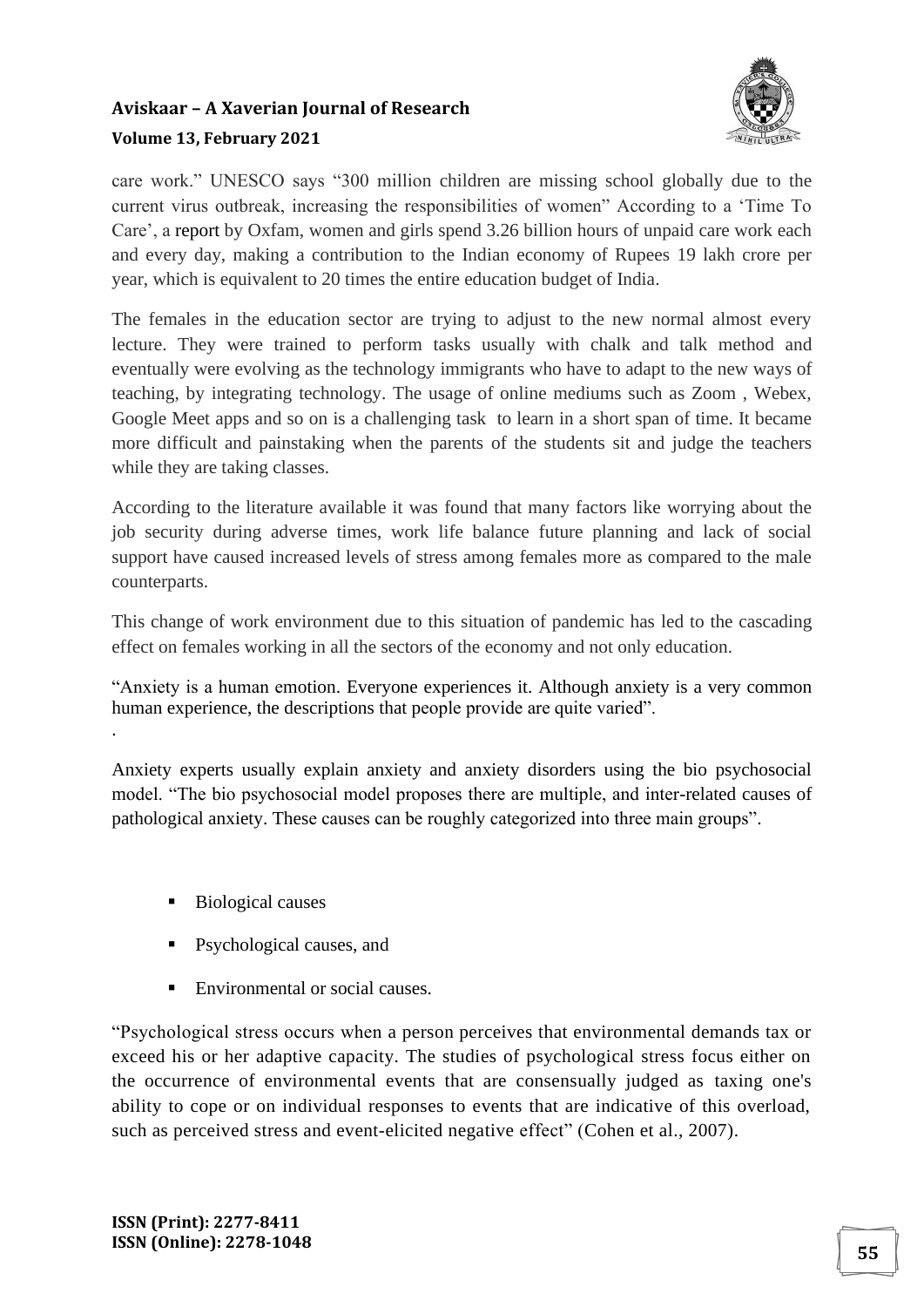

Both the constructs mentioned in the theories of anxiety and psychological stress point out the effect of the surrounding environment on anxiety and depression.

COVID-19 pandemic has posed such difficult times for everyone that the environment around us has become a source of negativity and discomfort. In these adverse times working women have been listed among the most vulnerable members of the society in this situation. The constructs of anxiety and stress mentioned above definitely show that environment around a human being deeply affects his or her mental wellbeing and also manage the level of stress and anxiety.

Therefore, studies based on exploration of factors that affect the stress levels people in the diverse fields, help to find the remedies for such problems like anxiety, stress and depression. The situation prevailing in the world due to the global pandemic has made like dismal for many. Therefore, the significance of this study lies in the fact that the factors of such anxiety and stress need to be defied. The definition of such factors is important for suggesting remedial action.

#### **2. REVIEW OF LITERATURE**

The corona virus is having a negative impact on the societies of mental health**.** (Özdin, 2020) This pandemic condition can affect mental health of individuals. The purpose of this study was to evaluate the levels of depression, anxiety and health anxiety in Turkish society during the COVID-19 pandemic, and to examine the factors affecting these. The corona virus effect was tested on the patients, relatives with previous and present psychiatric illness with different age group. Higher score of depression was found between woman, those who were individuals living in an urban area, individuals with COVID positive patients among friends or relatives, individuals with current or previous psychiatric illness history and individuals with chronic disease." Anxiety scores were significantly higher among women, individuals with a COVID 19 patient among friends and relatives and individuals with a current psychiatric disease (Özdin, 2020).

A study was conducted to study the effect of lockdown on anxiety, depression and insomnia in Bangladesh, by Pappa S et al, in 2020. The study included thirteen studies which were analyses to conclude the symptoms of 33,062 respondents. 12 studies anxiety with a result of 23.2% suffering with anxiety and there were ten studies that studies the symptoms for depression and concluded that 22.8% of the participants were found to be depressed. An analysis of a subgroup concluded that there was difference based on gender and occupational difference. The nurses and female health care workers showed higher rates of depression and anxiety and result was insomnia. It was also concluded in the study that 38.9% of the people were found to be suffering with insomnia and 5 different studies were conducted to conclude the same. The study also concluded that the people working are exposed to such conditions which lead them to experience mood and sleep disturbances. Thus, there was a need to find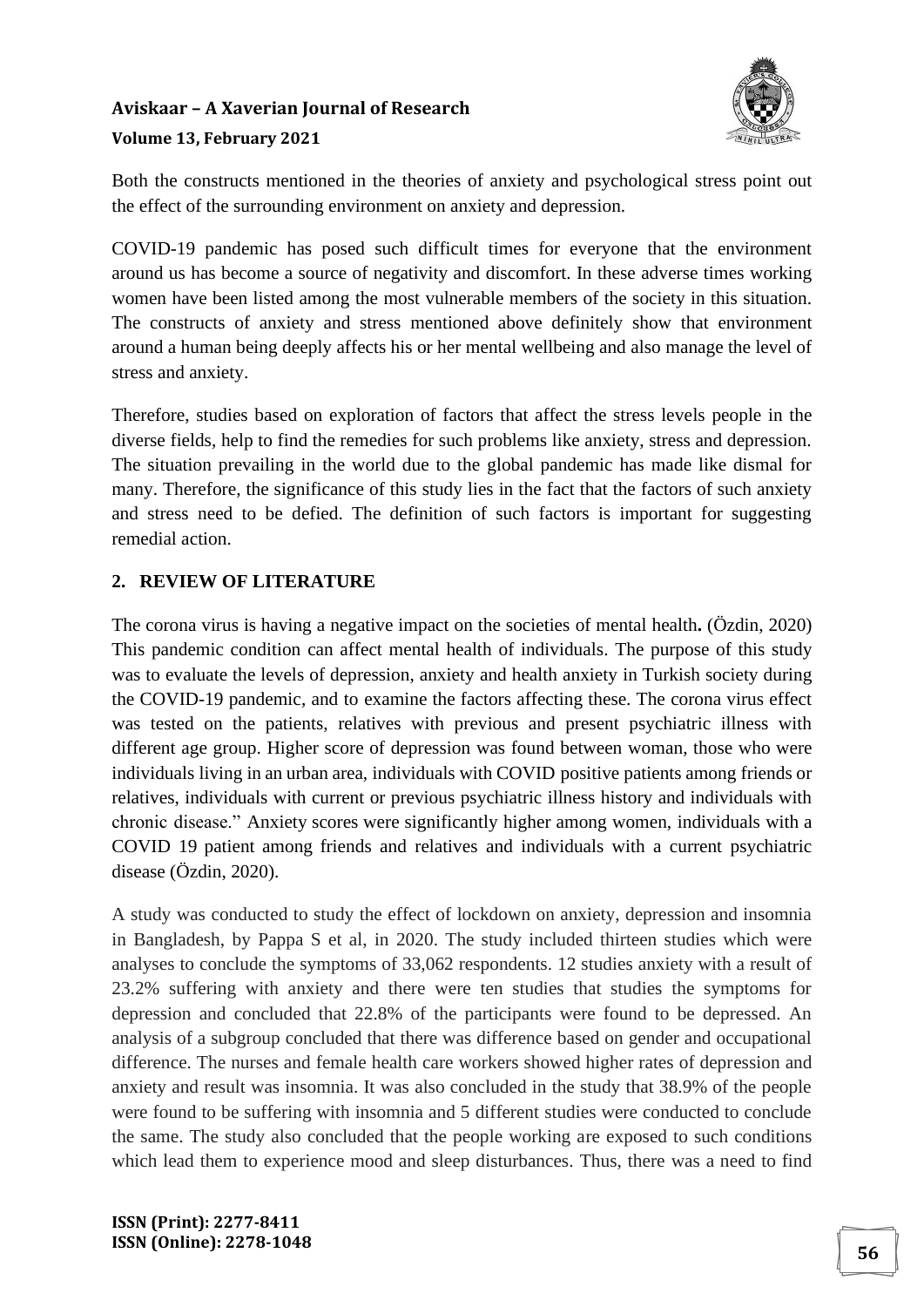

out ways to deal with these mental health risks and also find out the ways to mitigate the losses during this pandemic. Therefore, this study definitely points out that the stress and anxiety levels during this pandemic have certainly much to do with the gender differences also.

Another study conducted in Bangladesh in 2020, by Islam SMD et el. It studied 340 Bangladeshi adult population including both males and females. It tried to test the possible human stress caused due to this pandemic. The study concluded that 85.60% of the population studied are showing symptoms of stress that result in sleep shortness, unrest in the family and insomnia. This also was found to result in hampering the link between economic problems and food crisis situations, ruining the study plans and career plans for job seekers. The study suggested the need for amendments in the time-oriented policies and policies of care monitoring plans so that this pandemic oriented psychological challenge can be dealt effectively.

Another study conducted in May 2020, aimed at analysis of already done research works to explore the relationship between prevalent anxiety and the related factors. The studied reviewed had been published in all leading journals indexed in Scopus, Pubmed and similar lists. It was a systematic review through the random effect model a meta-analysis was done. A total of 9074 respondents were selected and studies. The results showed prevalence of anxiety in 31.9% out of samples studied in 17 studies and depression in 33.7% of the sample population studied in 14 studies. It was concluded from the study that COVID 19 pandemic has been the reason for causing for numerous psychological disorders. The impact has been so bad that it affected the health status of almost all communities and areas. It was advised to improve psychological intervention to help people recover from this pandemic's anxiety and stress.

The study conducted and published on June  $27<sup>th</sup>$ , 2020, under the title "Challenges for the female academic during the COVID-19 pandemic" pointed out the challenges faced by the female researchers during this pandemic. It was also found out that there was huge loss of scientific and academic contributions by female academicians, reducing their contribution to the significant public domains. Thus, women have been affected in numerous ways and not only on the domestic front.

A study conducted in Iran in 2014, studied a sample of 114 EFL teachers working in universities and related educational fields. The results of this study stressed on females having high anxiety and stress levels due to inability to balance the interpersonal relations and the stress caused due to non-completion of domestic chores on time. There were other factors highlighted by the study that caused the stress levels to be high. These factors were less expertise in using the technology, and inability to build their own resource base.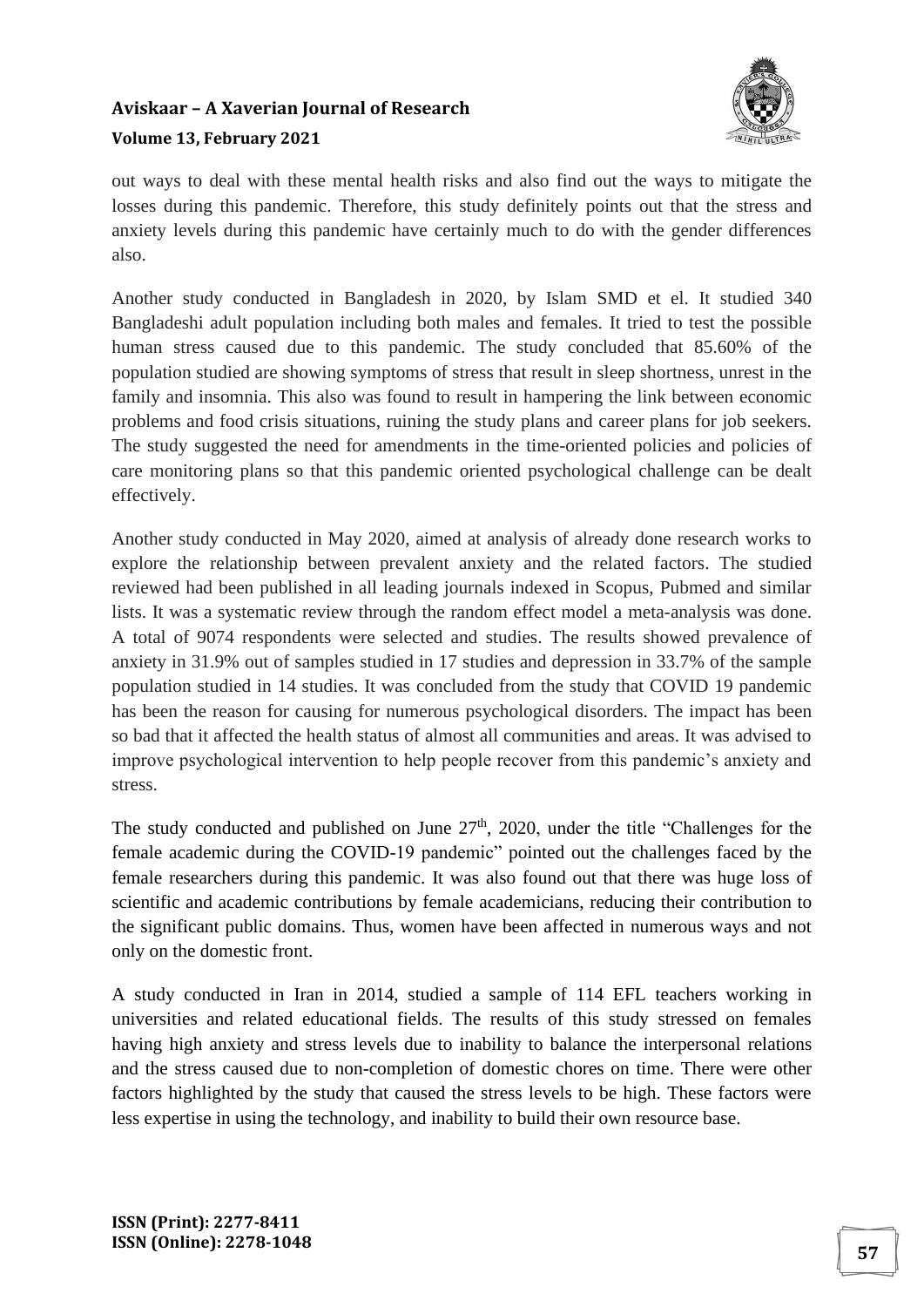

A study in Meerut, conducted in 2015 suggested that the working environment and related ideas about the working women are directly related to stress levels caused in them. Again the parameters of work life balancing that cause anxiety remain the same.

To assess the indications of depression and anxiety and stress scale was employed. The impact scale was used to analyze the emotional situation. The moderate to severe outbreak impact was shown by the respondents. Students of different streams like Arts, Science, Social Sciences, and Law scored higher in relation to anxiety, depression, stress with respect to engineering and Architecture students. Staff of university showed lower scores in all measurements in comparison to the students who suffered psychological impact in the first week of Covid 19. As a preventive measurement to the crisis related to the psychological services, mental health monitoring system needs to be adopted in future. In the survey total of 3707 participants, 2530 were from the Valladolid University. Higher significant depression and anxiety was found in the university students as compared to the university workers (Odriozola-gonzález et al., 2020).

The aim of this paper was to understand the adoption of technology in teaching learning process, in the student and faculty experience towards virtual classrooms during COVID-19. In this study inductive reasoning and qualitative research method is used for collecting the data from the faculties in Bangalore. This research study suggests that the in this pandemic time faculty has undergone technology adoption process and the involvement of students in various online modes of learning. Faculties and students were very conscious, in anxiety and in fear due to this COVID-19. The research is restricted to comforting prospects of COVID-19 and changes in education system with adaption of technology and engagement of students with various virtual sessions (Shenoy et al., 2020).

Globally the distress is the cause of COVID 19. Serious damages can be observed in the public mental health due to infected cases. Like other countries in the world India has also implemented lockdown nationwide to curb the virus transmission. This research is an attempt to study the psychological distress among the Indians during this lockdown. The present study is a frontrunner in exploring levels of anxiety, stress, and depression in the Indian population. The research findings indicate that students and health professionals need special attention because of their higher psychological distress. The Government bodies, agencies and NGOs are very instrumental in distributive work, delivering essential items to those who don't have their supplies. Lastly, policymakers also need to care for students and health professionals as the main stakeholders in the society (Rehman et al., 2020).

The COVID-19 has created confusion, changed the living situations of public with reducing restrictions, terror of transmission of disease and shut down of business and the closure of institutions. These all have psychological impact like depression and anxiety. However, most studies only have focused on clinical data. In this study the psychological impact related to depression, stress and anxiety was experienced during outbreak. In this research study 1210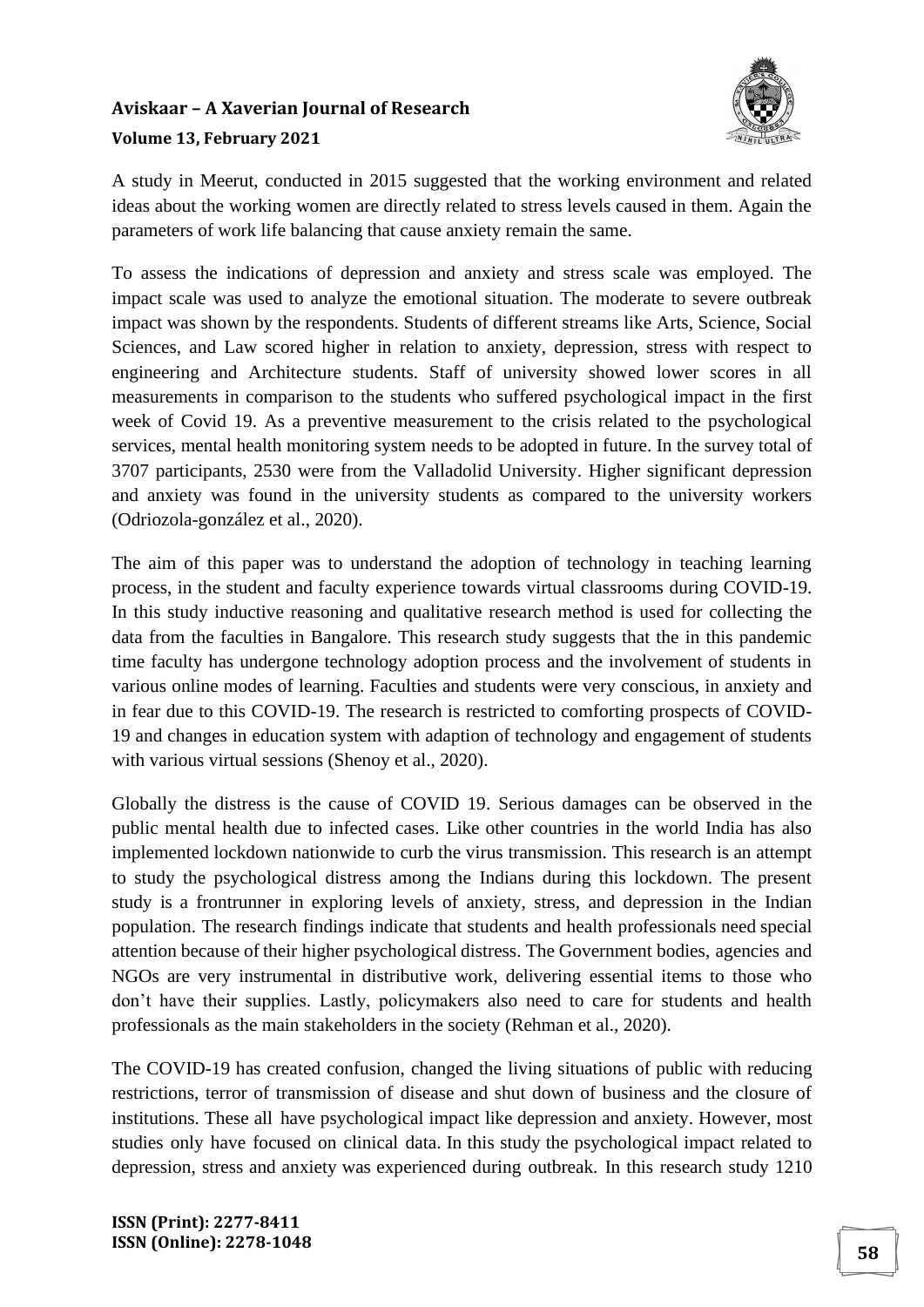

total participants from 194 cities answered the questionnaires online. The author showed that 53.8% showed the impacts of outbreak. Finally 16.5% of respondents noted moderate to severe level of depression, 28.8% showed anxiety and 8.1% noted stress (Bavel et al., 2020).

Chinese scientists conducted a study in May 2020, with respect to the mental anxiety and gender differences affecting the level of anxiety during the times of COVID 19. It was found that nearly 14% of the sample resulted to be in depression and nearly 13 % was found anxious and rest were found to be depressed and anxious both. The results of this study definitely state that the anxiousness of people has definitely increased due to this pandemic. It is very natural indeed. It was also concluded that females were found the target of high anxiety as compared to male counterparts. The most vulnerable group to be found being affected with anxiety were the females who were working and balancing the domestic life also.

Raza Ali conducted a study in 2019. It was a case study conducted in Istanbul on the work life balance and the level of stress of the women in education sector. The study concluded that the difficulties faced by the married working women are extended working hours, bad attitude of the bosses, resulting negative attitude of the family members, inability to complete the domestic work on time and excess burden results in high level of anxiety and stress.

A study conducted in Iran in 2014, studied a sample of 114 EFL teachers working in universities and related educational fields. The results of this study stressed on females having high anxiety and stress levels due to inability to balance the interpersonal relations and the stress caused due to non-completion of domestic chores on time. There were other factors highlighted by the study that caused the stress levels to be high. These factors were less expertise in using the technology, and inability to build their own resource base.

#### **3. RESEARCH METHODOLOGY**

#### *3.1 Research Objective*

- To identify the relationship between job security and work life balance with anxiety level among working females in education sector, during COVID -19.
- To check the anxiety level among the working female teachers in Education Sector during COVID -19.

#### *3.2 Research Scope*

The model was fitted to find out whether the factors constituting job security and work life balance are significantly affecting the anxiety level of the females in education sector. The model tends to generate results that will bring out that which factors have resulted in significantly raising the anxiety among the respondents, during the pandemic period. This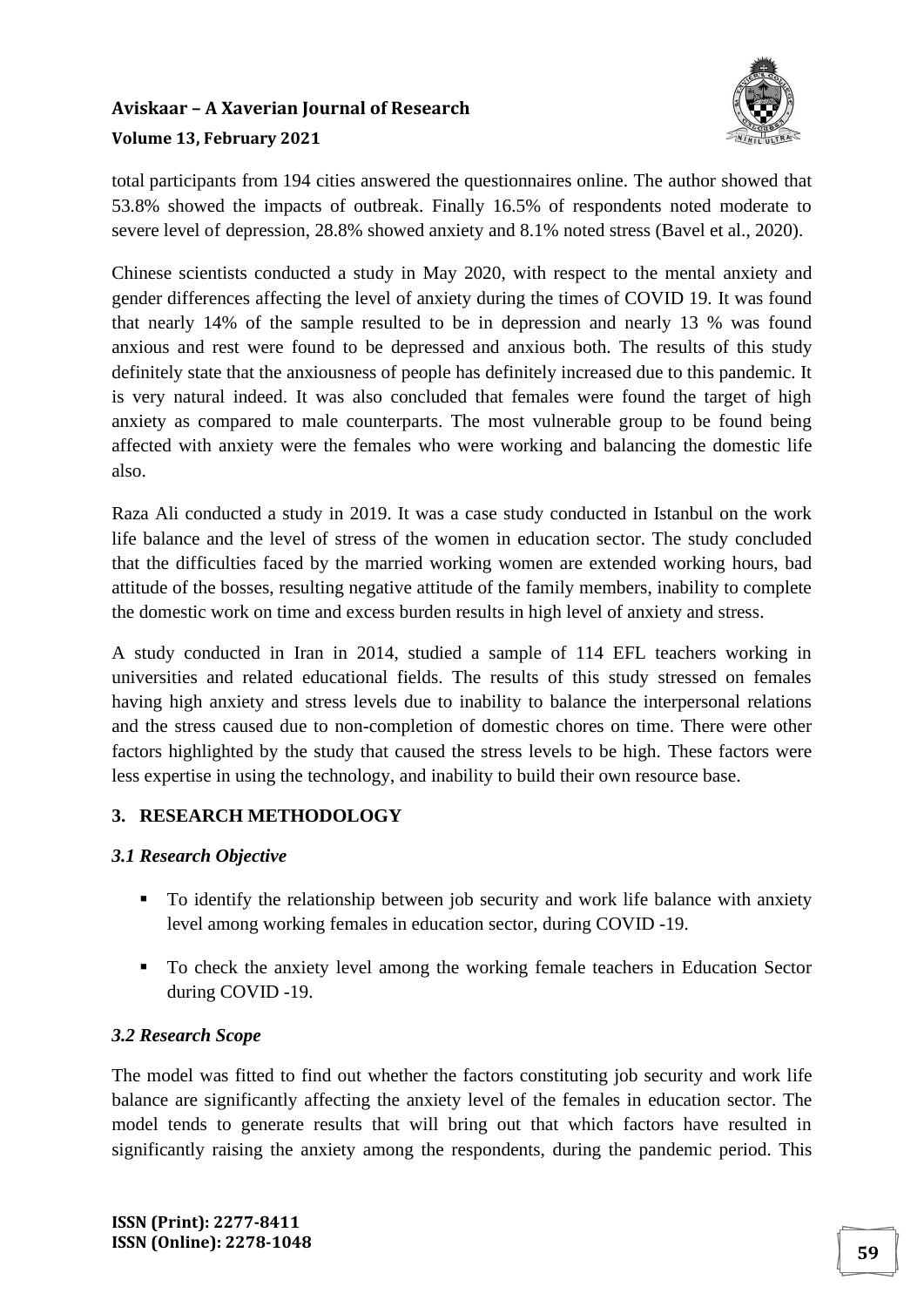

research will be helpful in determining a fair set of corrections that have to be done so that the females can worry less and participate more in the work force.



**Fig. 1 Research Model: Factors Influencing the Anxiety Level** 

#### *3.3 Research Design*

The sample was drawn on the basis of cluster sampling. The clusters made were (1) From the city of either Bhopal or Delhi (2) females (3) working in education sector (4) aged between 20 to 60 years. Bhopal and Delhi were selected because Delhi is a metro with very fast paced life and Bhopal is a B2 city with a relatively slow velocity of work life. A total of 200 respondents were contacted and all filled the questionnaires (100% response rate. A pilot survey was done with 30 respondents first and the reliability of the questionnaire was checked which came out to be considerable high (Cronbach's alpha = 0.90). The questionnaire consisted of 16 items in total and was interpreted on a 5-point Likert scale. To check the anxiety Level of the participants a 7-item Generalized Anxiety Disorder Scale (GAD-7) was used. The GAD-7 includes seven items based on seven core symptoms and inquires the frequency with which respondents suffered from these symptoms. Respondents report their symptoms using a 3-item Likert rating scale ranging from 0 (*not at all*) to 3 (*almost every day*), such that the total score ranges from 0 to 21. The GAD-7 is a wellvalidated screening instrument, and it has demonstrated excellent internal consistency (Cronbach's  $a = 0.940$ ). The factors were coded as follows for regression analysis.

| <b>Factors</b>      | <b>Index</b>                                                                    | <b>Item</b>      |
|---------------------|---------------------------------------------------------------------------------|------------------|
| <b>Job Security</b> | I am worried about the pay cuts and Salary issue                                | JS1              |
|                     | I am worried about my retainment in the organization                            | JS2              |
|                     | I have a fear of losing my job                                                  | JS3              |
|                     | I have a high level of performance pressure                                     | JS4              |
|                     | I feel insecure that I might lose Productivity due to Technological Instability | JS6              |
| <b>Work Life</b>    | it is difficult to manage both household work and office work                   | WLB1             |
| <b>Balance</b>      | I am not able to justify my presence at home and office together                | WLB <sub>2</sub> |
|                     | I feel insecure moving out for work due to the chaotic situation around me      | WLB3             |

**Table 1. Factors for Regression Analysis**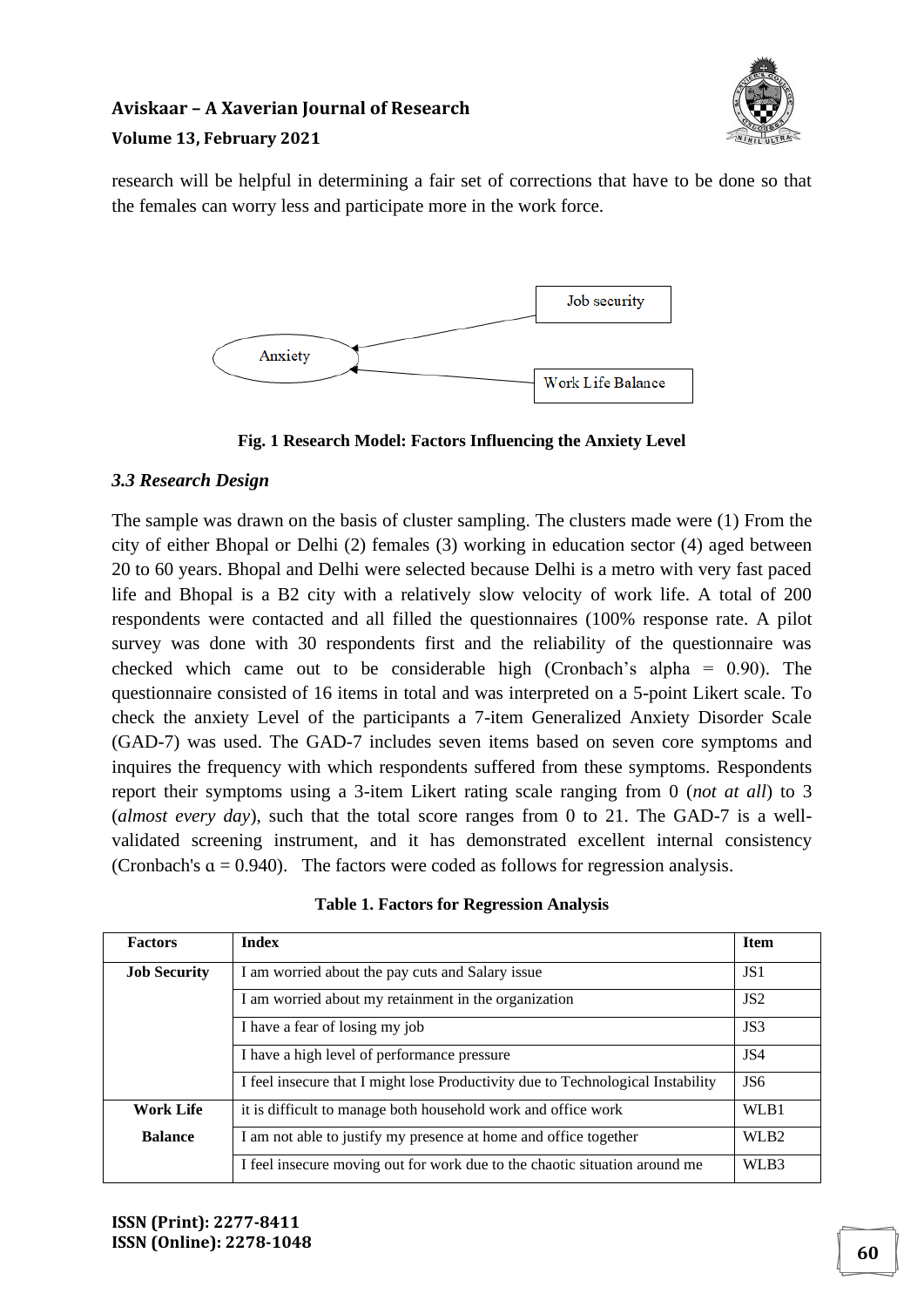

# **Aviskaar – A Xaverian Journal of Research**

#### **Volume 13, February 2021**

| <b>Anxiety</b> | Feeling nervous, anxious, or on edge              | AN1             |
|----------------|---------------------------------------------------|-----------------|
|                | Not being able to stop or control worrying        | AN2             |
|                | Worrying too much about different things          | AN3             |
|                | Trouble relaxing                                  | AN <sub>4</sub> |
|                | Being so restless that it's hard to sit still     | AN <sub>5</sub> |
|                | Becoming easily annoyed or irritable              | AN6             |
|                | Feeling afraid as if something awful might happen | AN7             |

#### **4. DATA ANALYSIS**

#### *4.1 Age Composition of the Respondents*

A sample of 200 females working in the education sector has been taken to check the anxiety level. The age composition of the respondents is as follows:



**Fig.2 Age composition of Respondents** 

It is seen from figure 2 that highest percentage of respondents are from the age group 40-50 years that is 42.86%, followed by the age group 30-40 years, 30.57%.

**Regression analysis**: SPSS version 25 was used to calculate the multiple regression between the various factors constituting job security and work Life Balance and their effect on Work Life Balance.

**ISSN (Print): 2277-8411 ISSN (Online): 2278-1048 61**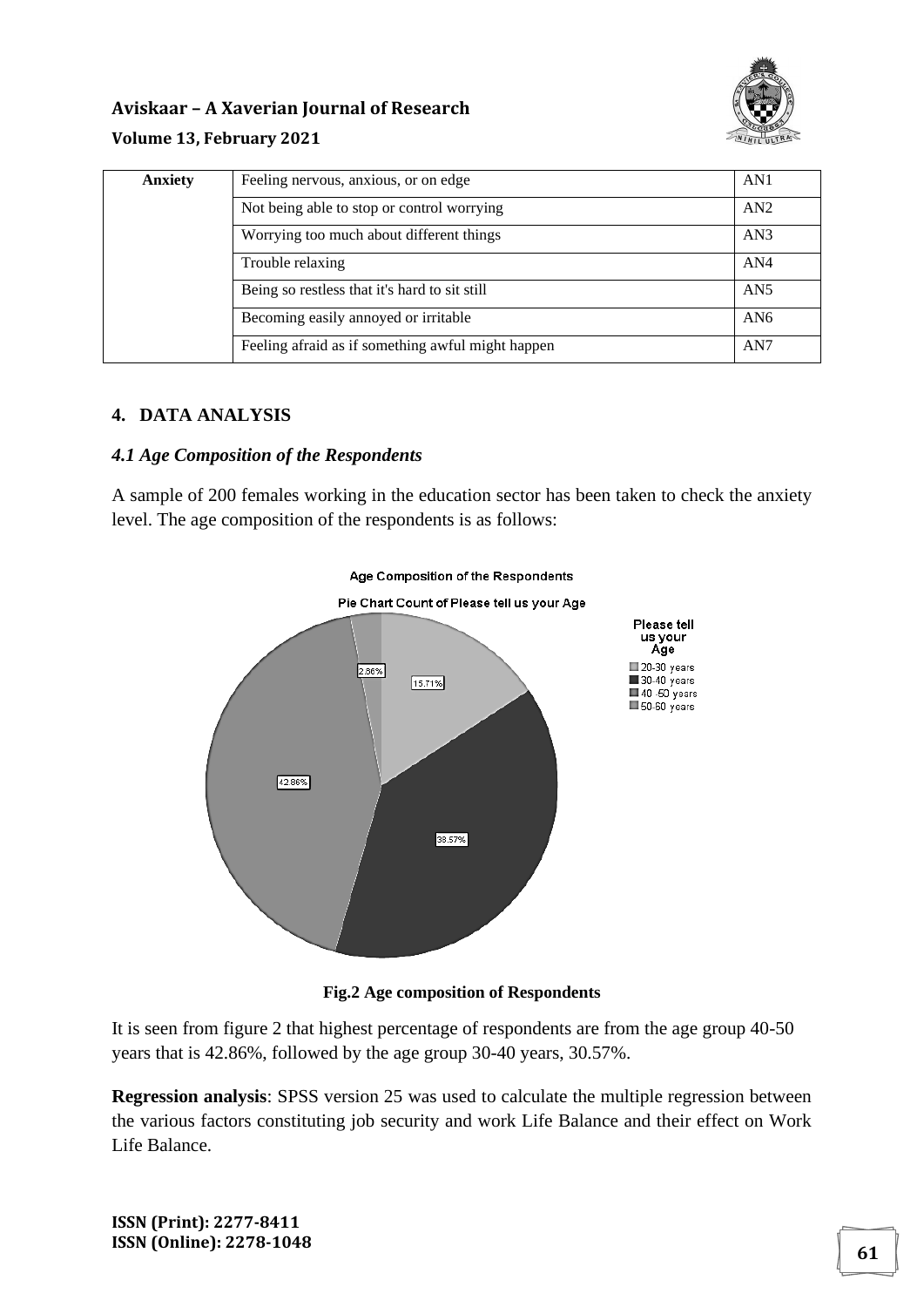

#### *4.2 Regression between Anxiety Scores and Job Security*

| <b>Table 2. Descriptive Statistics</b> |      |                |     |  |  |  |  |  |
|----------------------------------------|------|----------------|-----|--|--|--|--|--|
|                                        | Mean | Std. Deviation | N   |  |  |  |  |  |
| ANSCO                                  | 1.59 | .778           | 200 |  |  |  |  |  |
| JS1                                    | 3.74 | 1.030          | 200 |  |  |  |  |  |
| JS <sub>2</sub>                        | 3.03 | 1.141          | 200 |  |  |  |  |  |
| JS3                                    | 2.98 | 1.293          | 200 |  |  |  |  |  |
| JS4                                    | 3.57 | 1.110          | 200 |  |  |  |  |  |
| JS5                                    | 3.31 | .941           | 200 |  |  |  |  |  |
| JS6                                    | 2.87 | 1.197          | 200 |  |  |  |  |  |

#### **Table 2. Descriptive Statistics**

#### **Table 3. Variables Entered/Removed<sup>a</sup>**

| Model                               | Variables Entered                         | Variables Removed | Method |  |  |  |
|-------------------------------------|-------------------------------------------|-------------------|--------|--|--|--|
|                                     | JS6, JS5, JS1, JS4, JS2, JS3 <sup>b</sup> |                   | Enter  |  |  |  |
| a. Dependent Variable: ANSCO        |                                           |                   |        |  |  |  |
| b. All requested variables entered. |                                           |                   |        |  |  |  |

#### **Table 4. Model Summary**

|       |                                                         |          |        | Adjusted R   Std. Error of | <b>Change Statistics</b> |          |     |     |                  |
|-------|---------------------------------------------------------|----------|--------|----------------------------|--------------------------|----------|-----|-----|------------------|
| Model | R                                                       | R Square | Square | the Estimate               | R Square<br>Change       | F Change | df1 | df2 | Sig. F<br>Change |
|       | .598ª                                                   | .358     | .338   | .633                       | .358                     | 17.933   |     | 193 | .001             |
|       | a. Predictors: (Constant), JS6, JS5, JS1, JS4, JS2, JS3 |          |        |                            |                          |          |     |     |                  |

| Model                                                   |            | Sum of Squares |     | Mean Square |        | Sig.              |  |  |
|---------------------------------------------------------|------------|----------------|-----|-------------|--------|-------------------|--|--|
|                                                         | Regression | 43.152         |     | 7.192       | 17.933 | .000 <sup>b</sup> |  |  |
|                                                         | Residual   | 77.403         | 193 | .401        |        |                   |  |  |
|                                                         | Total      | 120.555        | 199 |             |        |                   |  |  |
| a. Dependent Variable: ANSCO                            |            |                |     |             |        |                   |  |  |
| b. Predictors: (Constant), JS6, JS5, JS1, JS4, JS2, JS3 |            |                |     |             |        |                   |  |  |

#### **Table 6. Coefficients<sup>a</sup>**

| Model |                              | Unstandardized |            | Standardized |          |      | 95.0% Confidence Interval for |                           |  |
|-------|------------------------------|----------------|------------|--------------|----------|------|-------------------------------|---------------------------|--|
|       |                              | Coefficients   |            | Coefficients |          | Sig. |                               |                           |  |
|       |                              | B              | Std. Error | Beta         |          |      |                               | Lower Bound   Upper Bound |  |
|       | (Constant)                   | 1.261          | .266       |              | 4.747    | .001 | .737                          | 1.784                     |  |
|       | JS <sub>1</sub>              | $-.012$        | .057       | $-.015$      | $-.206$  | .837 | $-.124$                       | .100                      |  |
|       | JS2                          | $-.153$        | .072       | $-.224$      | $-2.121$ | .035 | $-.295$                       | $-.011$                   |  |
|       | JS3                          | .171           | .079       | .285         | 2.159    | .032 | .015                          | .328                      |  |
|       | JS4                          | .065           | .056       | .092         | 1.150    | .251 | $-.046$                       | .176                      |  |
|       | JS <sub>5</sub>              | $-.200$        | .052       | $-.242$      | $-3.817$ | .001 | $-.304$                       | $-.097$                   |  |
|       | a. Dependent Variable: ANSCO |                |            |              |          |      |                               |                           |  |

Table 4 shows the summary of the model fitted. ANSCO describes the total anxiety score of the respondents after the summary of the three-point scale of the GAD questionnaire. The

**ISSN (Print): 2277-8411 ISSN (Online): 2278-1048 62**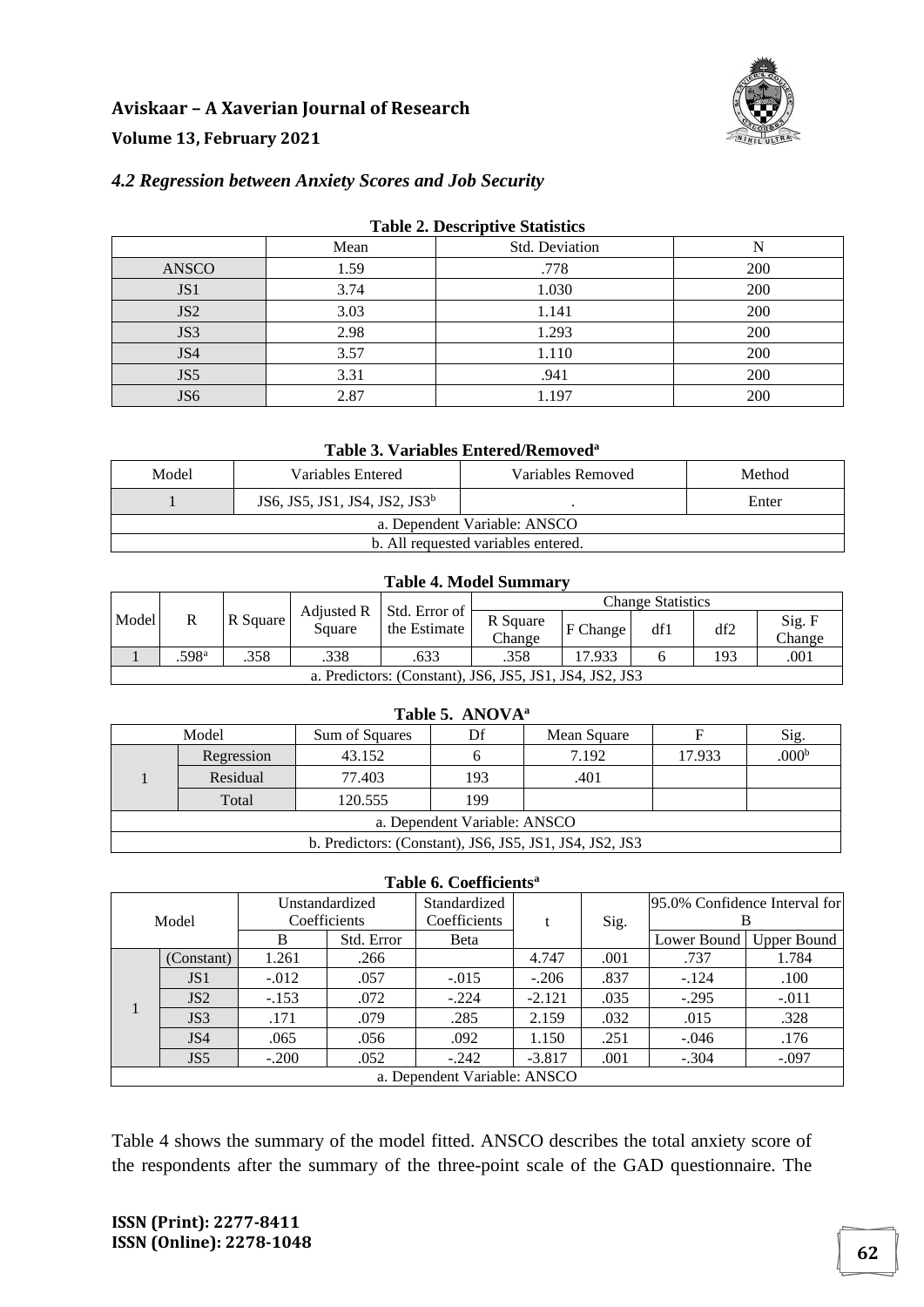

model is significant, taking alpha =  $0.05$ . The adjusted r square that is the coefficient of determination is 0.338 which explains that 33.8 % of the variance in the anxiety level is caused by each of the independent factors that form a comprehensive factor job security. Table 5 shows the analysis of variance where the F value is 17.933, and the table value is much lower than the level of significance that is  $alpha = 0.05$ . Therefore, it can be concluded that the dependent variable is reliably predicted by the independent variables. Table 5 shows that the factors under job security, that affect the anxiety level significantly (P value less than 0.05) are worrying about being retained in the organization, fear of losing the job, performance pressure and loss of productivity due to not being technologically sound.

#### *4.3 Regression between Anxiety Scores and Work Life Balance*

| Table <i>1:</i> Descriptive Builderes |      |                |     |  |  |  |  |
|---------------------------------------|------|----------------|-----|--|--|--|--|
|                                       | Mean | Std. Deviation |     |  |  |  |  |
| <b>ANSCO</b>                          | .59  | .778           | 200 |  |  |  |  |
| WLB1                                  | 3.48 | 1.186          | 200 |  |  |  |  |
| WLB <sub>2</sub>                      | 3.08 | 221            | 200 |  |  |  |  |
| WLB3                                  | 3.76 | .990           | 200 |  |  |  |  |

#### **Table 7. Descriptive Statistics**

| Tabic 0. Variabics Elitered/Reliivved |                      |                   |        |  |  |  |  |  |
|---------------------------------------|----------------------|-------------------|--------|--|--|--|--|--|
| Model                                 | Variables Entered    | Variables Removed | Method |  |  |  |  |  |
|                                       | WLB3, WLB2, WLB $1b$ |                   | Enter  |  |  |  |  |  |
| a. Dependent Variable: ANSCO          |                      |                   |        |  |  |  |  |  |
| b. All requested variables entered.   |                      |                   |        |  |  |  |  |  |

#### **Table 8. Variables Entered/ Removed<sup>a</sup>**

| <b>Table 9. Model Summary</b>                          |                                             |          |        |              |                    |          |     |     |                  |
|--------------------------------------------------------|---------------------------------------------|----------|--------|--------------|--------------------|----------|-----|-----|------------------|
| <b>Change Statistics</b><br>Adjusted R   Std. Error of |                                             |          |        |              |                    |          |     |     |                  |
| Model                                                  | R                                           | R Square | Square | the Estimate | R Square<br>Change | F Change | df1 | df2 | Sig. F<br>Change |
|                                                        | .518 <sup>a</sup>                           | .268     | .257   | .671         | .268               | 23.962   |     | 196 | .000             |
|                                                        | a. Predictors: (Constant), WLB3, WLB2, WLB1 |          |        |              |                    |          |     |     |                  |

#### **Table 10. ANOVA<sup>a</sup>**

| Model                                       |                      | df<br>Sum of Squares |     | Mean Square | F      | Sig.              |  |  |
|---------------------------------------------|----------------------|----------------------|-----|-------------|--------|-------------------|--|--|
|                                             | Regression<br>32.351 |                      |     | 10.784      | 23.962 | .000 <sup>b</sup> |  |  |
|                                             | Residual             | 88.204               | 196 | .450        |        |                   |  |  |
|                                             | Total                | 120.555              | 199 |             |        |                   |  |  |
| a. Dependent Variable: ANSCO                |                      |                      |     |             |        |                   |  |  |
| b. Predictors: (Constant), WLB3, WLB2, WLB1 |                      |                      |     |             |        |                   |  |  |

#### **Table 11. Coefficients<sup>a</sup>** Model Unstandardized **Coefficients** Standardized  $\overline{\text{Coefficients}}$  T Sig. 95.0% Confidence Interval for B B Std. Error Beta Lower Bound Upper Bound 1 1980. | 194 .194 .194 .002 .215 .080 .980. | Constant) 079. | WLB1 | -.044 | .062 | -.066 | -.700 | .485 | -.166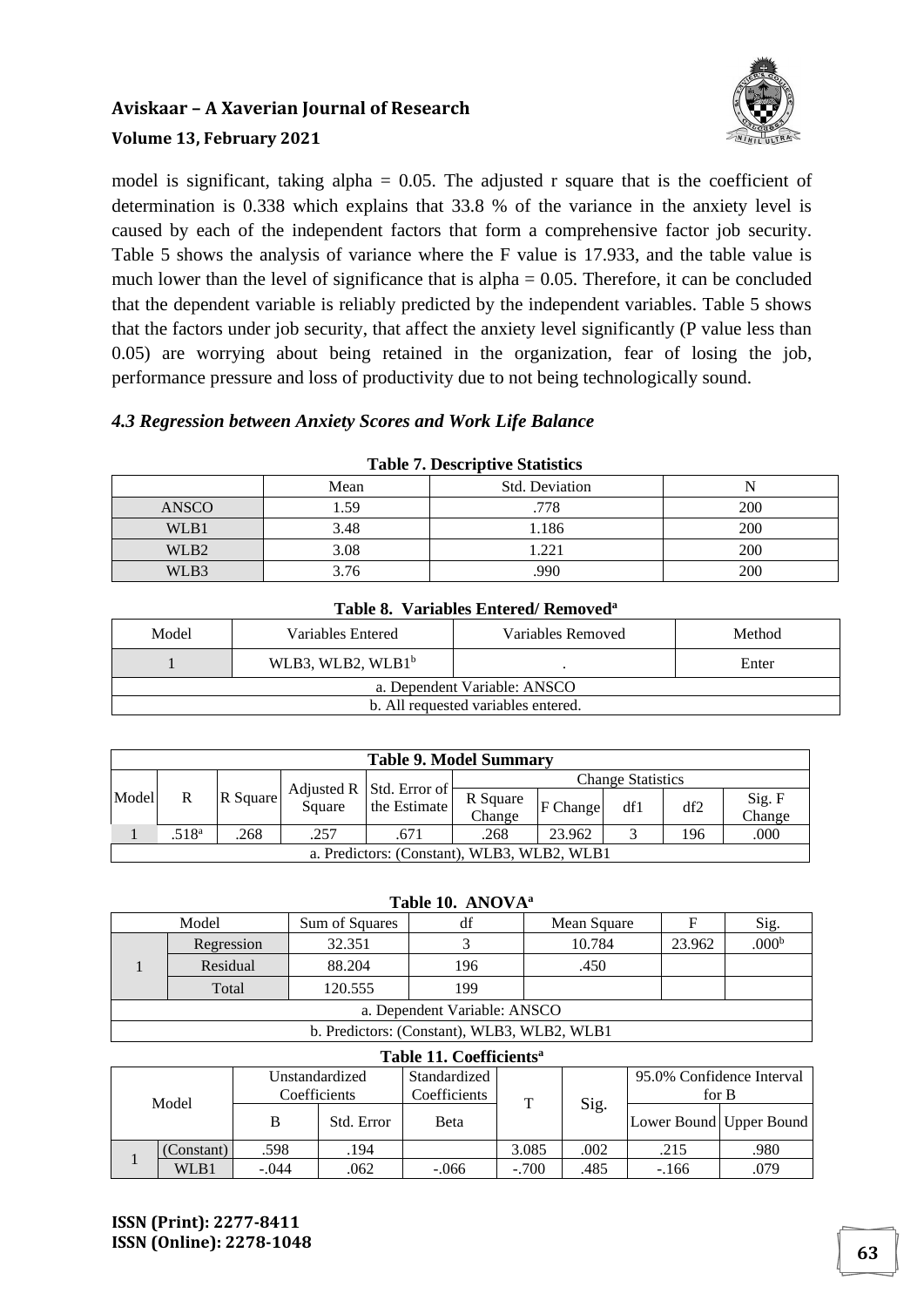

|                           | WLB <sub>2</sub> | .356 | .060 | .558 | 5.913 | .001 | າາາ<br>. د پ | 474  |  |
|---------------------------|------------------|------|------|------|-------|------|--------------|------|--|
|                           | WLB3             | .012 | .058 | .015 | .198  | .843 | .103<br>- 1  | .126 |  |
| Dependent Variable: ANSCO |                  |      |      |      |       |      |              |      |  |

Table 9 shows the summary of the model fitted. The model is significant, taking alpha = 0.05. The adjusted r square that is the coefficient of determination is 0.257, which explains that 25.7 % of the variance in the anxiety level is caused by each of the independent factors that form a comprehensive factor work life balance. Table 9 shows the analysis of variance where the F value is 23.962, and the table value is much lower than the level of significance that is  $alpha = 0.05$  Therefore it can be concluded that the dependent variable is reliably predicted by the independent variables. Table 10 shows that the factors under work life balance, that affect the anxiety level significantly (P value less than 0.05) is failure to justify the work and life at the same time.

#### *4.4 Analysis of Anxiety Level of Respondents*

| No of respondents | Anxiety scores | Anxiety level             | Percentage |
|-------------------|----------------|---------------------------|------------|
| 80                | $0$ to 9       | Mild level of anxiety     | 40%        |
| 52                | 10 to 14       | Moderate level of anxiety | 23%        |
| 68                | 15 to 21       | Severe level of anxiety   | 37%        |
| $Total = 200$     |                |                           | 100%       |

Table 12 shows that 40% of the respondents are under mild anxiety level during this pandemic and 37% show symptoms of severe anxiety. 23% of respondents are showed symptoms of moderate level of anxiety.



**Fig. 3 Analysis of Anxiety Levels**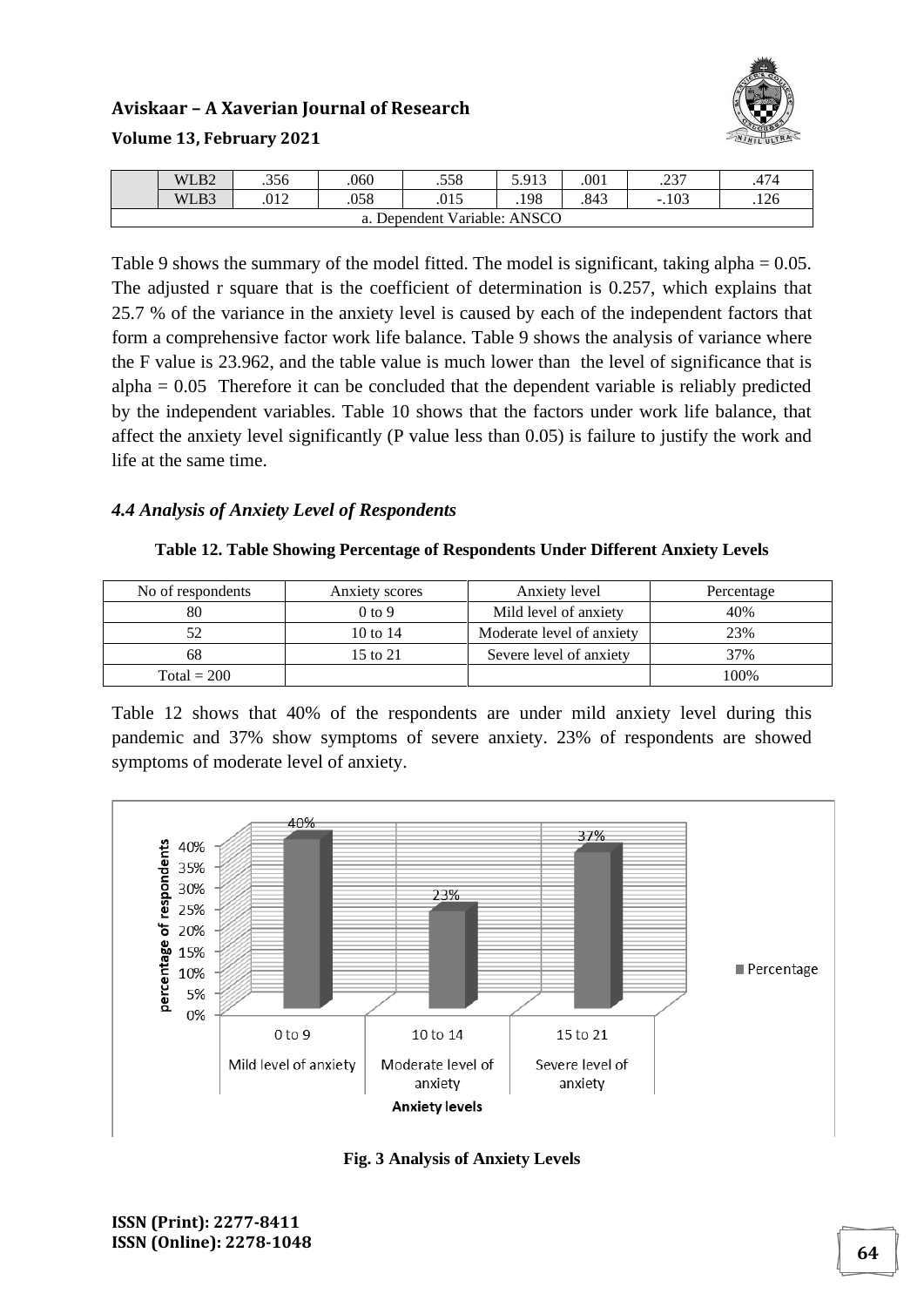

#### **5. RESULT**

The results of the multiple regression analysis shows that the factors that affect the anxiety level of the females working in the education sector significantly (  $\alpha = 0.05$ ), during this pandemic are fear of losing the job (Mean score 3.03) , worrying about salary issues and pay cuts (Mean score =3.73) performance pressure ( Mean score 2.98) , loss of productivity due to not being technologically sound (Mean score 3.31), failure to justify their presence both at home and work( Mean score 3.28), feeling socially disengaged( Mean score 3.25) and feeling of being less connected to people near to them due to social distancing.(Mean score 3.15).

It was also found by analyzing the scores of the GAD questionnaire that 40% of the respondents are under mild anxiety level during this pandemic and 37% show symptoms of severe anxiety. 23% of respondents are showed symptoms of moderate level of anxiety.

#### **6. DISCUSSION AND CONCLUSION**

To identify the relationship between Job security, Work life balance and anxiety level among working females in Education Sector, during COVID 19. Additionally, the research focused on checking the anxiety level among the working female teachers in Education Sector during COVID 19.

The area was explored using multiple regression analysis and it tried the impact of different independent factors on the dependent i.e., the degree of anxiety in working females in Education Sector. Out of these autonomous variables, Job Security was found to have the greatest effect on Anxiety followed by work life Balance viability, being verified with the help of significance test.

So higher authorities should attempt to make their environment bother free, secure and advantageous. They ought to likewise deal with this pandemic and ought not to pressurize their female workers since they are managing new parts of educating and technology which they are not comfortable off. They ought to be given a tuning period to change in accordance with this situation. This time is to have the genial relationship with every other. Likewise, a thought ought to be dealt with viewing working hours as it is hard to the female instructors to make the timetable for family as per calling work plan. The policies should have female participation also in the executive bodies for planning strategy outline work with the goal that they may recognize the problems faced by the female workers in the execution of such policies. After all, an anxious worker seldom delivers his or her best.

### **7. MANAGERIAL IMPLICATIONS**, **LIMITATION AND THE FUTURE RESEARCH**

The results and findings of the research will help the Education institutions to roll out the improvements in their approach and they may get the data what precisely their female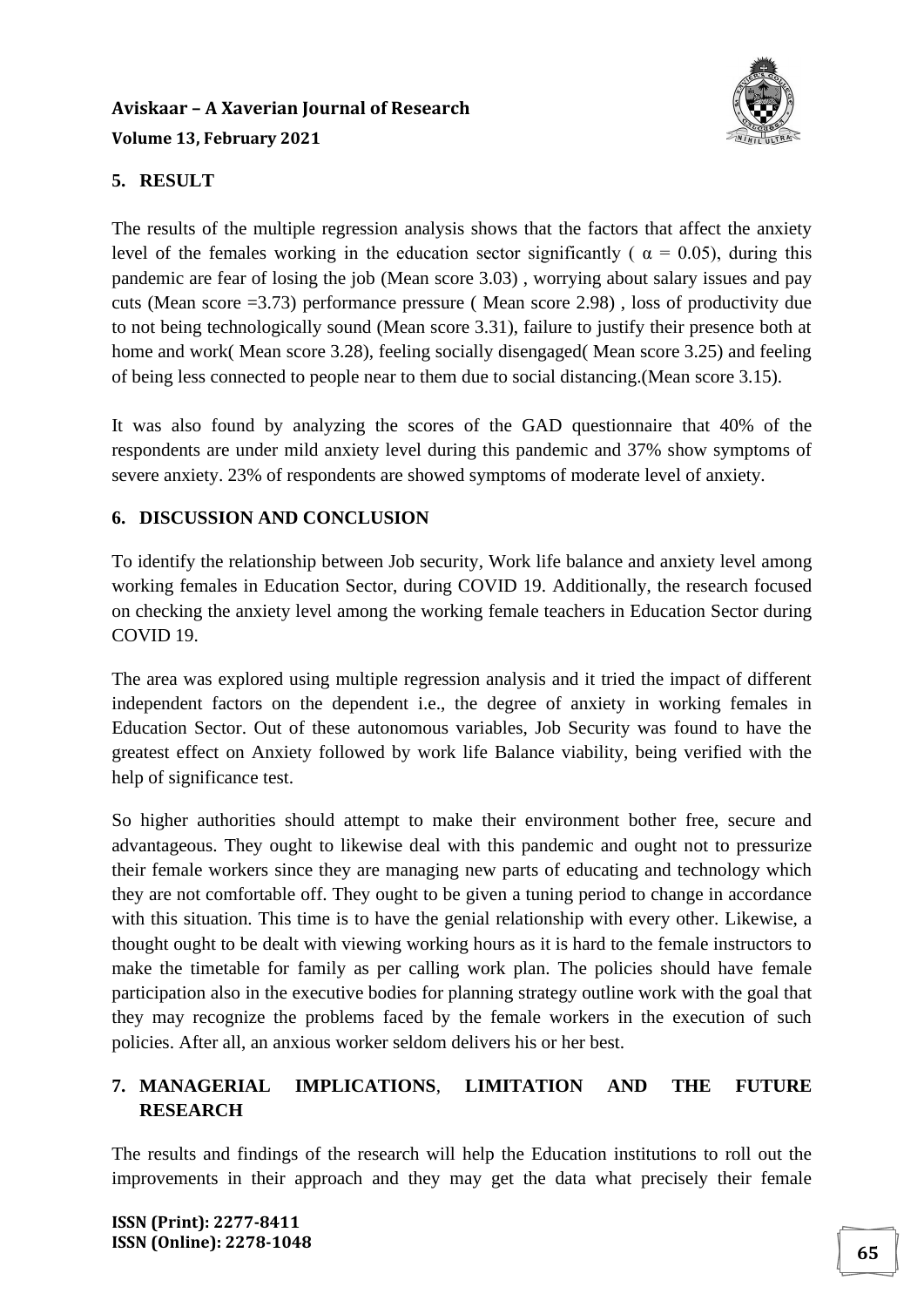

instructors are stressed off and attempt to make them calm so that 100% timely execution of work can be done. It will likewise assist the educationist with understanding the need of the time of this pandemic and inspire the female workers towards their interest. Research can be led further to distinguish the components influencing the Education Institutions while working and searching for the improvement of their employees. Further the research can be done to explore the psychological components which generate tension based on Demographic variables like age and income.

#### **REFERENCES**

- 1. Aeran, A., & Kumar, R. (2015). Impact on Life Of Women Employees In Education Sector. Indian J.Sci.Res., 57-62.
- 2. Ali, R. (2019). Work Life Balance of Working Women In Education Sector: A Case Study Of Naushahro Feroze And Mirpurkhas. International Case Studies Journal , 27.
- 3. Arria, A., KE, O., KM, C., KB, V., HC, W., 2009, W. E., et al. (2009). Suicide ideation among college students: A multivariate analysis. PMC free article, PubMed, Google Scholars, 13, 230-46.
- 4. Aslrasoulia, M., & Saadat Pour Vahid, M. (2014). An Investigation of Teaching Anxiety among Novice and. Procedia - Social and Behavioral Sciences 98 , 304-313.
- 5. Bansal CP, B. S. (2006). Stress in Adolescents and its Management. In B. S. Bansal CP, Bhave's Textbook of Adolescent Medicine (pp. 844–53). New Delhi: Jaypee Brothers Medical Publishers.
- 6. Bhattacharya, S. (2020, April 11). What Covid-19 teaches us about women's mental health. The Times of India.
- 7. Brooke Peterson Gabster, \*. v. (2020). Challenges for the female academic during COVID 19 Pandemic. www.thelancet.com.
- 8. Islam SMD, B.-D. M. (2020, July 10). Exploring COVID-19 stress and its factors in Bangladesh: A perception-based study. Heliyon .
- 9. Jacofsky, M. D., & Melanie T. Santos, S. K.-P. (2020). The Biopsychosocial Model: Causes of Pathological Anxiety. (C. Zupanick, Ed.) Anxiety Disorders .
- 10. Matthew D. Jacofsky, P. M.-P. (2020). UNDERSTANDING ANXIETY AND ANXIETY DISORDERS. Gulf Bend Center.
- 11. Pappa S, N. V. (2020, May). Prevalence of depression, anxiety, and insomnia among healthcare workers during the COVID-19 pandemic: A systematic review and metaanalysis. Brain Behav Immun .
- 12. Salari, N. H.-F.-R.-P. (2020). Prevalence of stress, anxiety, depression among the general population during the COVID-19 pandemic: a systematic review and meta-analysis. Globalization and health , 16 (1), 57.

**ISSN (Print): 2277-8411 ISSN (Online): 2278-1048 <sup>66</sup>**